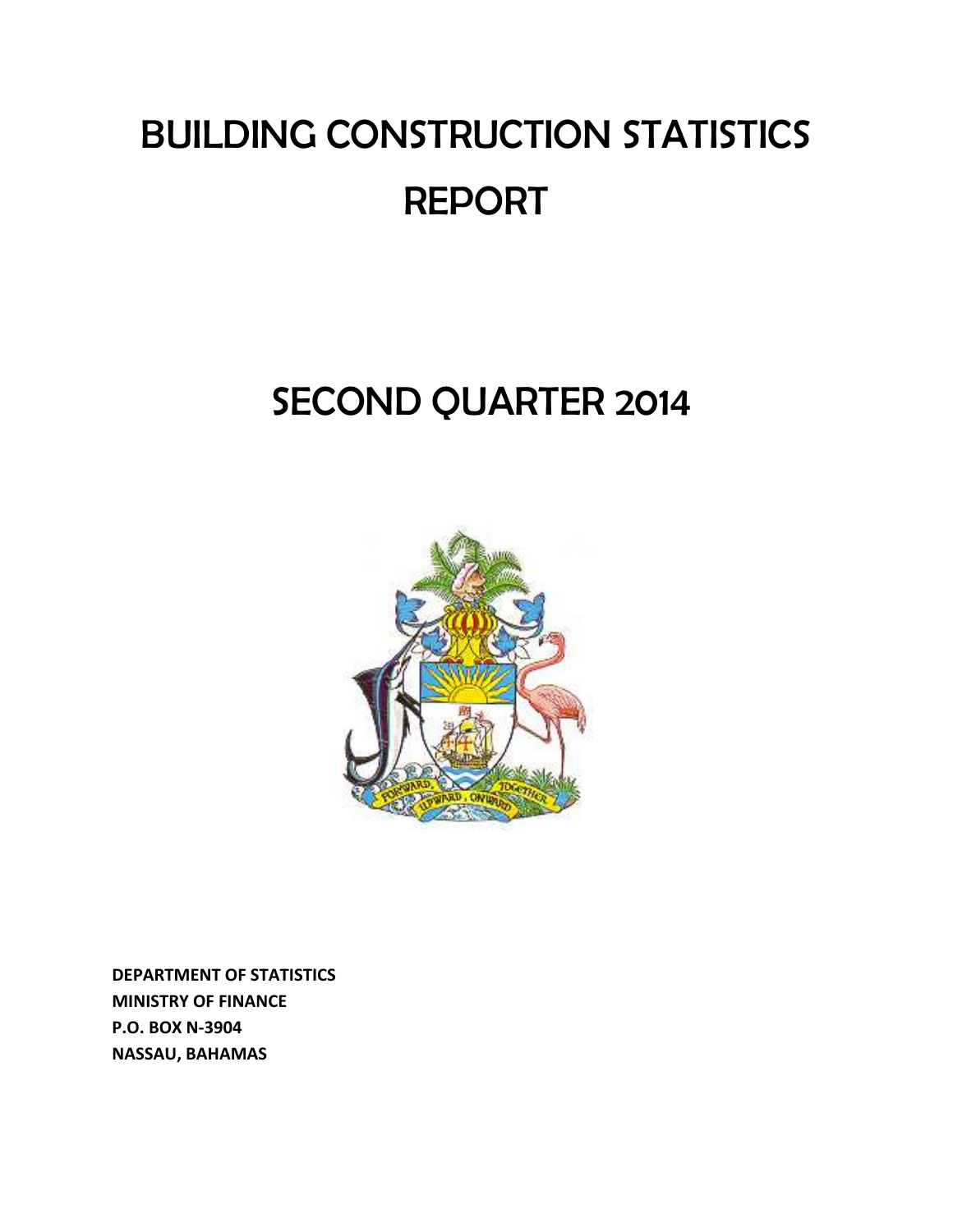### **THE DEPARTMENT OF STATISTICS RELEASES BUILDING CONSTRUCTION STATISTICS**

## **2nd QUARTER 2014**

The National Accounts section of the Department of Statistics announces the release of the Building Construction Statistics for the second quarter of 2014.

The basic data are collected by the Ministry of Works located in New Providence and Grand Bahama, the Department of Local Government in conjunction with the Family Island Administrators, and the Grand Bahama Port Authority. The Permits data includes New Providence, Grand Bahama and the Family Islands. The Starts and Completions are only New Providence and Grand Bahama. The information is collected and summarized on a monthly basis by the aforementioned organizations, then forwarded to the Department of Statistics where it is processed, analyzed, data entered and published.

#### **CONSTRUCTION PROGRESSION**

**Construction Permits** represent permission to construct, add or renovate a structure (i.e. buildings, walls, docks, etc.) at which time the estimated cost of the proposed structure is given.

*Construction Starts* represent those structures on which the first phase of construction has begun.

*Construction Completions* represent those structures which are registered as being completed.

#### **TYPE OF CONSTRUCTION**

*"Public"* represents construction of buildings for public use such as schools, offices, airports, etc. by the Government.

*"Private/Residential"* represents construction of residential structures such as houses, apartments and duplexes.

*"Commercial/Industrial"* represents construction of offices, churches, malls, hotels etc. by private businesses or individuals.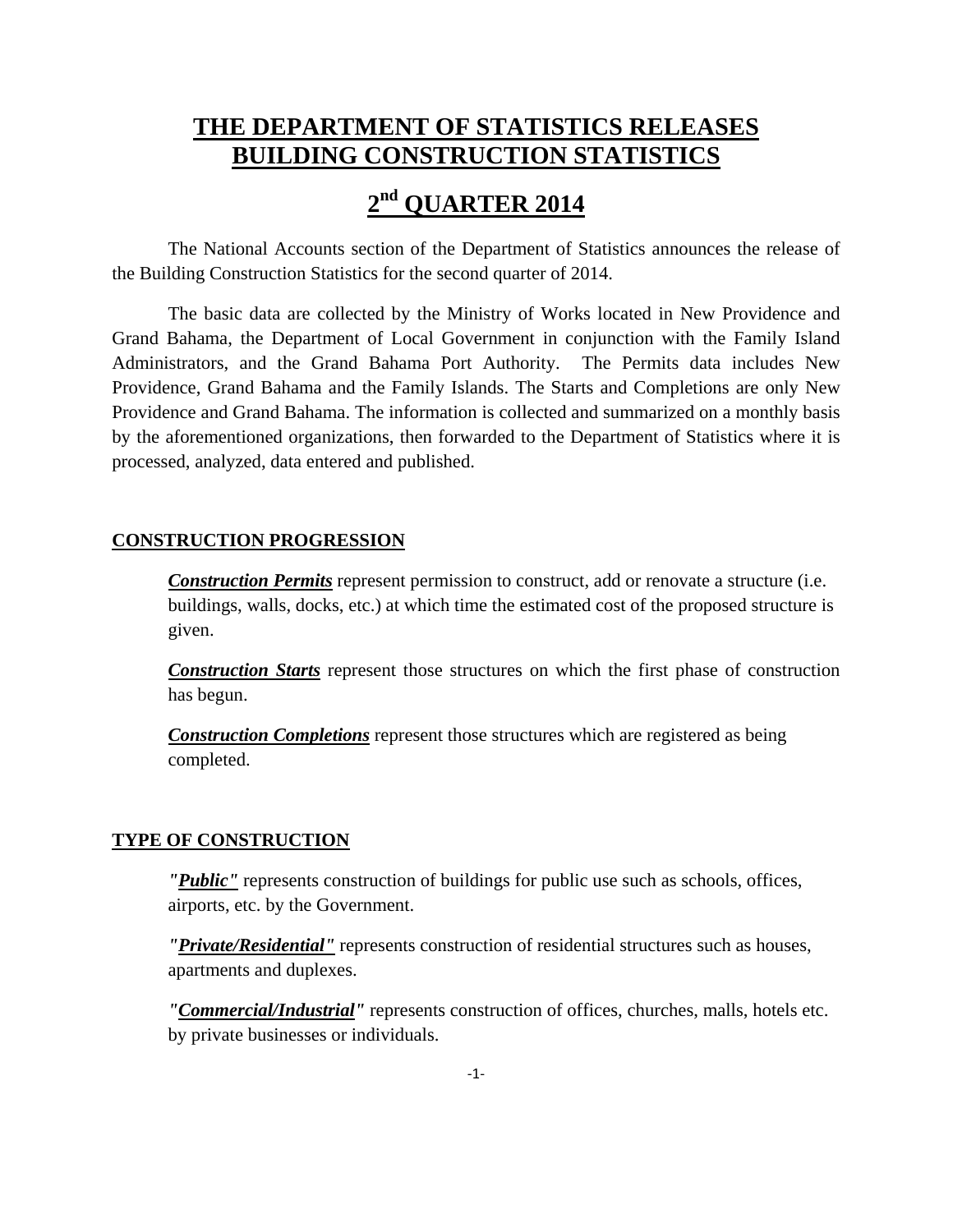## **DATA HIGHLIGHTS:**

## **2ND QUARTER 2013 vs. 2ND QUARTER 2014**

#### **CONSTRUCTION PERMITS**

 The second quarter data for 2014 indicated that the total number of New Construction Permits Issued in the country of 382 was higher than the figure of 338 recorded in the second quarter of 2013. There was also an increase in the value of Permits Issued over this period, from \$85 million in 2013 to \$107 million in 2014. The most significant difference of these two periods occurred in the value of Permits Issued for the Commercial/Industrial Sector in Grand Bahama, which showed an increase of approximately \$10 million. There was also an increase in New Providence in the Public Sector and Private Sector of approximately \$7 million each.

#### **CONSTRUCTION STARTS**

In the second quarter of 2014, the total number of New Construction Starts All Bahamas, 105, was higher than that of the second quarter of 2013, which was 87. The total value showed a slight decrease from \$23 million in the second quarter of 2013 to approximately \$22 million in the second quarter of 2014. In the Commercial/Industrial Sector of New Providence, the value of Construction Starts decreased from \$3 million in 2013 to approximately \$800 thousand in the same period of 2014. In contrast, in Grand Bahama the value of starts in the same sector increased from \$181 thousand to \$2.1 million.

#### **CONSTRUCTION COMPLETIONS**

The total number of New Construction Completions in the second quarter of 2014 showed a decrease of 23 units from that of the previous year, which recorded 171 compared to 148 a year later. This decrease was also reflected in the value which declined from \$51 million in the second quarter of 2013 to \$39 million in the corresponding period in 2014. This decline was most obvious in the Private/Residential Sector for New Providence where the value decreased from \$36 million to \$19 million. In contrast, both the Commercial Sector and Public Sector showed increases of approximately \$6 million and \$600 thousand, respectively. There were decreases in the value of Completions in all sectors for Grand Bahama.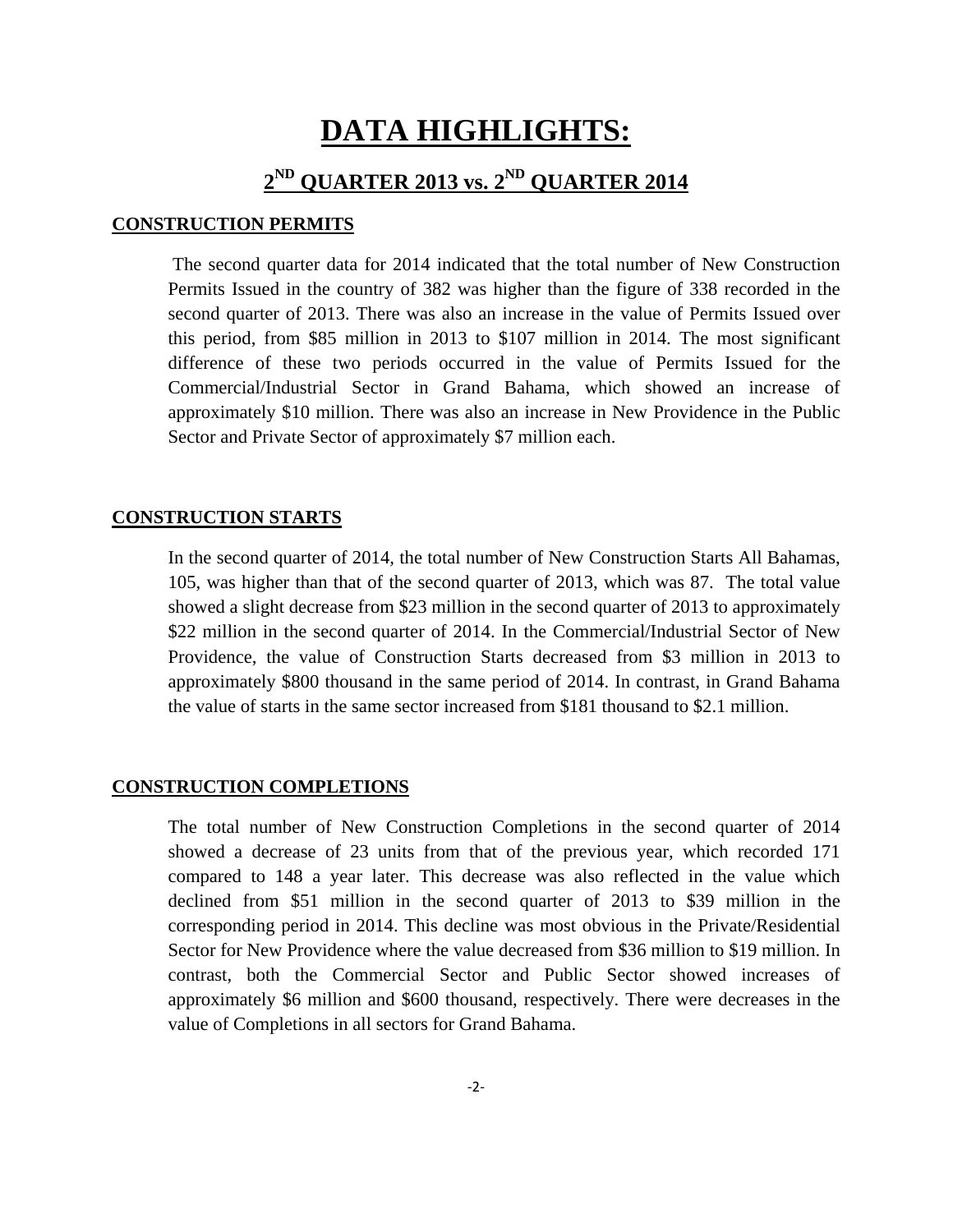#### **Number of New Construction Permits Issued All Bahamas By Quarter 2013‐ 2nd Quarter 2014**

|         |                         | <b>NEW PROVIDENCE</b>         |                 |                 | <b>GRAND BAHAMA</b>     |                               |          |                 |  |  |  |  |
|---------|-------------------------|-------------------------------|-----------------|-----------------|-------------------------|-------------------------------|----------|-----------------|--|--|--|--|
| Period  | Private/<br>Residential | Commercial<br>&<br>Industrial | Public          | Number<br>Total | Private/<br>Residential | Commercial<br>&<br>Industrial | Public   | Number<br>Total |  |  |  |  |
| 2013    | 873                     | 274                           | 18              | 1,165           | 181                     | 105                           |          | 287             |  |  |  |  |
| 1st QTR | 202                     | 46                            |                 | 250             | 38                      | 33                            | Ωl       | 71              |  |  |  |  |
| 2nd QTR | 205                     | 72                            | $\overline{3}$  | 280             | 29                      | 25                            |          | 55              |  |  |  |  |
| 3rd QTR | 268                     | 83                            | 10 <sup>1</sup> | 361             | 68                      | 23                            | Οl       | 91              |  |  |  |  |
| 4th QTR | 198                     | 73                            | 31              | 274             | 46I                     | 24                            | $\Omega$ | 70              |  |  |  |  |
| 2014    |                         |                               |                 |                 |                         |                               |          |                 |  |  |  |  |
| 1st QTR | 198                     | 43                            | 3               | 244             | 63                      | 29                            |          | 96              |  |  |  |  |
| 2nd QTR | 218                     | 61                            | 61              | 285             | 60                      | 32                            |          | 93              |  |  |  |  |

|         |                         | <b>OTHER FAMILY ISLANDS</b>   |        |                 | <b>THE BAHAMAS</b>      |                               |                 |                 |  |  |  |  |
|---------|-------------------------|-------------------------------|--------|-----------------|-------------------------|-------------------------------|-----------------|-----------------|--|--|--|--|
| Period  | Private/<br>Residential | Commercial<br>&<br>Industrial | Public | Number<br>Total | Private/<br>Residential | Commercial<br>&<br>Industrial | Public          | Number<br>Total |  |  |  |  |
| 2013    |                         |                               |        | 10              | 1,055                   | 388                           | 19              | 1,462           |  |  |  |  |
| 1st QTR |                         |                               |        | 2               | 241                     | 80                            |                 | 323             |  |  |  |  |
| 2nd QTR |                         | 3                             |        | 3               | 234                     | 100                           |                 | 338             |  |  |  |  |
| 3rd QTR |                         | 5                             |        | 5               | 336                     | 111                           | 10 <sup>1</sup> | 457             |  |  |  |  |
| 4th QTR |                         |                               |        | $\Omega$        | 244                     | 97                            | 31              | 344             |  |  |  |  |
| 2014    |                         |                               |        |                 |                         |                               |                 |                 |  |  |  |  |
| 1st QTR |                         |                               |        |                 | 261                     | 72                            |                 | 340             |  |  |  |  |
| 2nd QTR |                         |                               |        |                 |                         | 280<br>95                     |                 |                 |  |  |  |  |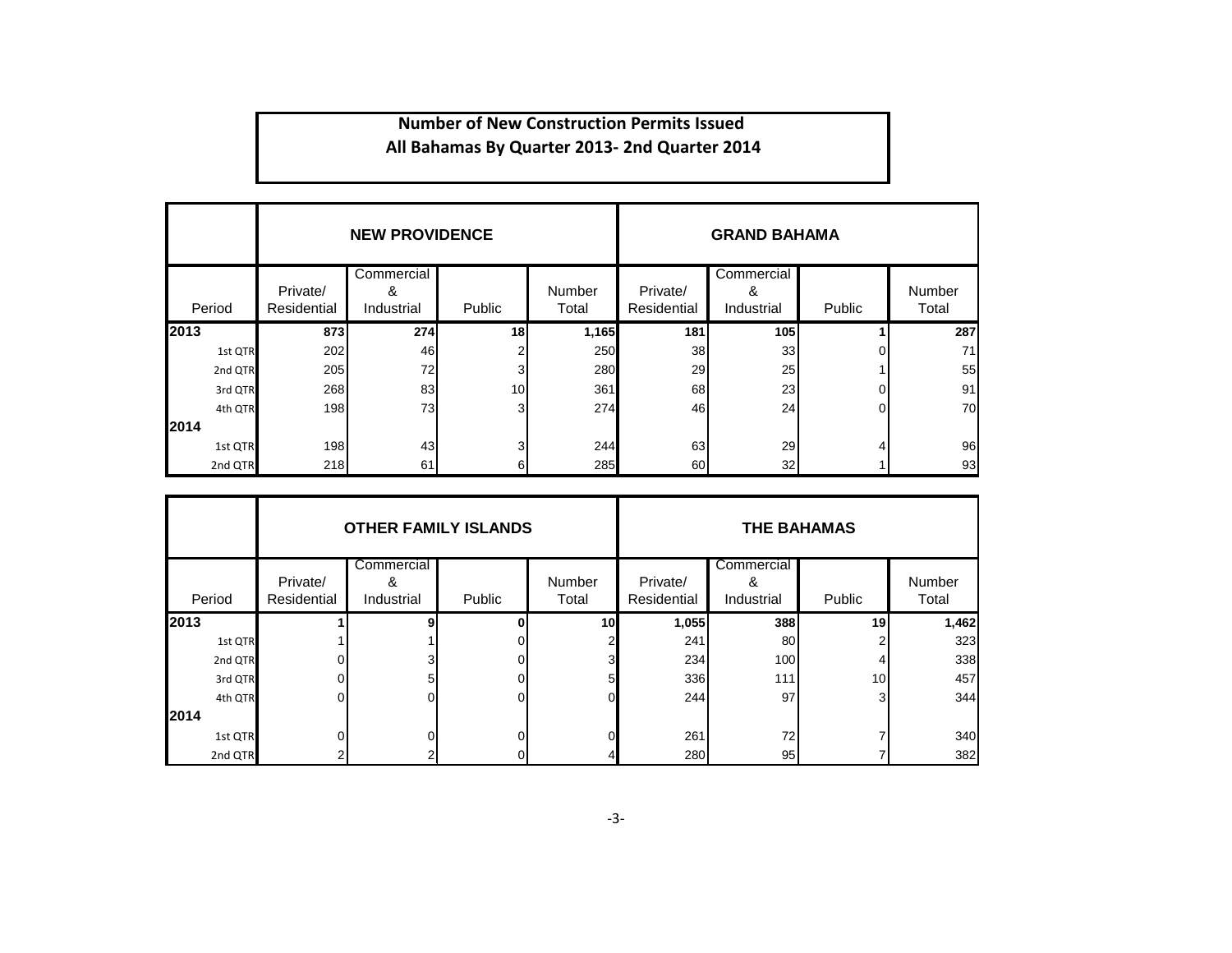#### **Value of New Construction Permits Issued All Bahamas By Quarter 2013‐ 2nd Quarter 2014**

**(BSD \$'000)**

|         |                         | <b>NEW PROVIDENCE</b>         |        |                        | <b>GRAND BAHAMA</b>     |                               |        |                 |  |  |  |  |
|---------|-------------------------|-------------------------------|--------|------------------------|-------------------------|-------------------------------|--------|-----------------|--|--|--|--|
| Period  | Private/<br>Residential | Commercial<br>&<br>Industrial | Public | <b>Number</b><br>Total | Private/<br>Residential | Commercial<br>&<br>Industrial | Public | Number<br>Total |  |  |  |  |
| $2013*$ | 228,310                 | 152,160                       | 21,747 | 402,217                | 23,565                  | 41,063                        | 756    | 65,384          |  |  |  |  |
| 1st QTR | 66,838                  | 19,296                        | 11,304 | 97,439                 | 4,655                   | 17,954                        |        | 22,609          |  |  |  |  |
| 2nd QTR | 49,020                  | 22,267                        | 1,925  | 73,213                 | 4,872                   | 4,119                         | 756    | 9,747           |  |  |  |  |
| 3rd QTR | 66,592                  | 45,712                        | 5,722  | 118,027                | 9,162                   | 4,418                         |        | 13,580          |  |  |  |  |
| 4th QTR | 45,859                  | 64,884                        | 2,795  | 113,538                | 4,876                   | 14,572                        |        | 19,448          |  |  |  |  |
| 12014   |                         |                               |        |                        |                         |                               |        |                 |  |  |  |  |
| 1st QTR | 72,068                  | 25,558                        | 251    | 97,877                 | 5,477                   | 6,434                         | 19     | 11,929          |  |  |  |  |
| 2nd QTR | 56,252                  | 18,316                        | 8,616  | 83,184                 | 6,717                   | 14,372                        | 75     | 21,164          |  |  |  |  |

|         |                         | <b>OTHER FAMILY ISLANDS</b>   |               |                 | <b>THE BAHAMAS</b>      |                               |        |                        |  |  |  |  |
|---------|-------------------------|-------------------------------|---------------|-----------------|-------------------------|-------------------------------|--------|------------------------|--|--|--|--|
| Period  | Private/<br>Residential | Commercial<br>&<br>Industrial | <b>Public</b> | Number<br>Total | Private/<br>Residential | Commercial<br>&<br>Industrial | Public | <b>Number</b><br>Total |  |  |  |  |
| 2013    | 53                      | 4,557                         |               | 4,610           | 251,928                 | 197,780                       | 22,503 | 472,211                |  |  |  |  |
| 1st QTR | 53                      | 138                           |               | 190             | 71,547                  | 37,388                        | 11,304 | 120,238                |  |  |  |  |
| 2nd QTR |                         | 2,045                         |               | 2,045           | 53,892                  | 28,430                        | 2,682  | 85,005                 |  |  |  |  |
| 3rd QTR |                         | 2,375                         |               | 2,375           | 75,754                  | 52,505                        | 5,722  | 133,981                |  |  |  |  |
| 4th QTR |                         | 0                             |               | ΩI              | 50,735                  | 79,456                        | 2,795  | 132,986                |  |  |  |  |
| 2014    |                         |                               |               |                 |                         |                               |        |                        |  |  |  |  |
| 1st QTR |                         |                               |               | 0.              | 77,545                  | 31,992                        | 270    | 109,806                |  |  |  |  |
| 2nd QTR | 1,547                   | 1,316                         |               | 2,863           | 64,516                  | 34,005                        | 8,691  | 107,211                |  |  |  |  |

**\*: Annual totals may differ slightly, due to rounding.**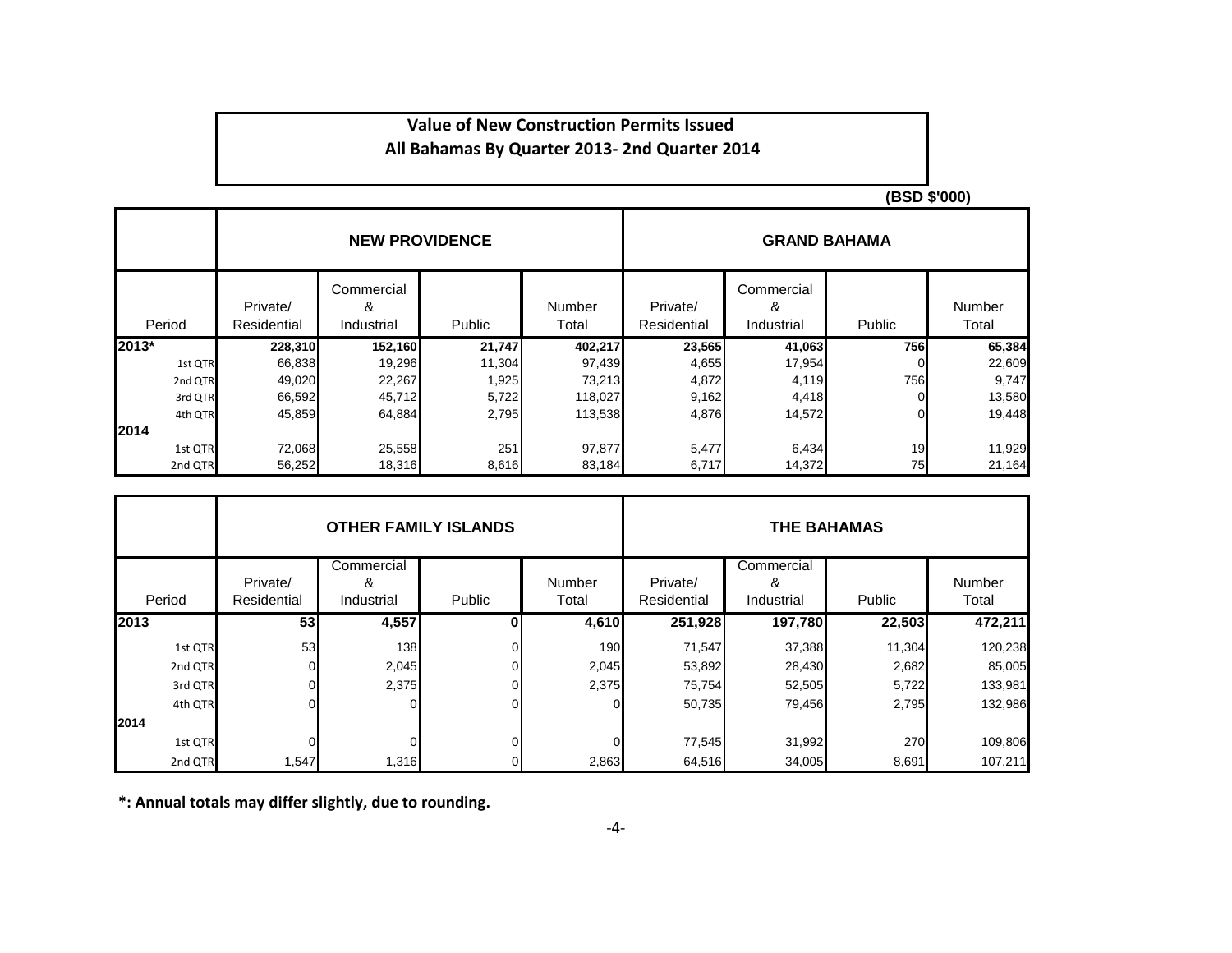#### **Number of New Construction Starts Issued**

#### **All Bahamas By Quarter 2013‐ 2nd Quarter 2014**

|         |             | <b>NEW PROVIDENCE</b> |        |        |                 | <b>GRAND BAHAMA</b> |        |       | <b>THE BAHAMAS</b> |                 |        |        |  |  |
|---------|-------------|-----------------------|--------|--------|-----------------|---------------------|--------|-------|--------------------|-----------------|--------|--------|--|--|
|         | Private/    | Commercial<br>&       |        | Number | Private/        | Commercial<br>&     | Number |       | Private/           | Commercial<br>& |        | Number |  |  |
| Period  | Residential | Industrial            | Public | Total  | Residential     | Industrial          | Public | Total | Residential        | Industrial      | Public | Total  |  |  |
| 2013    | 279         | 45                    |        | 325    | 59              | 21                  |        | 80    | 338                | 66              |        | 405    |  |  |
| 1st QTR | 71          | 11                    |        | 82     | 15 <sub>l</sub> | 6                   |        | 21    | 86                 | 17              |        | 103    |  |  |
| 2nd QTR | 60          | 51                    |        | 65     | 16              | 61                  |        | 22    | 76                 |                 |        | 87     |  |  |
| 3rd QTR | 65          | 17                    |        | 82     | 11 <sub>1</sub> |                     | 0      | 15    | 76                 | 21              | ΩI     | 97     |  |  |
| 4th QTR | 83          | 12                    |        | 96     | 17              | 5                   |        | 22    | 100                | 17              |        | 118    |  |  |
| 2014    |             |                       |        |        |                 |                     |        |       |                    |                 |        |        |  |  |
| 1st QTR | 96          | 111                   |        | 107    | 23              | 12                  |        | 36    | 119                | 23              |        | 143    |  |  |
| 2nd QTR | 68          | 5                     |        | 73     | 21              | 10                  |        | 32    | 89                 | 15 <sub>l</sub> |        | 105    |  |  |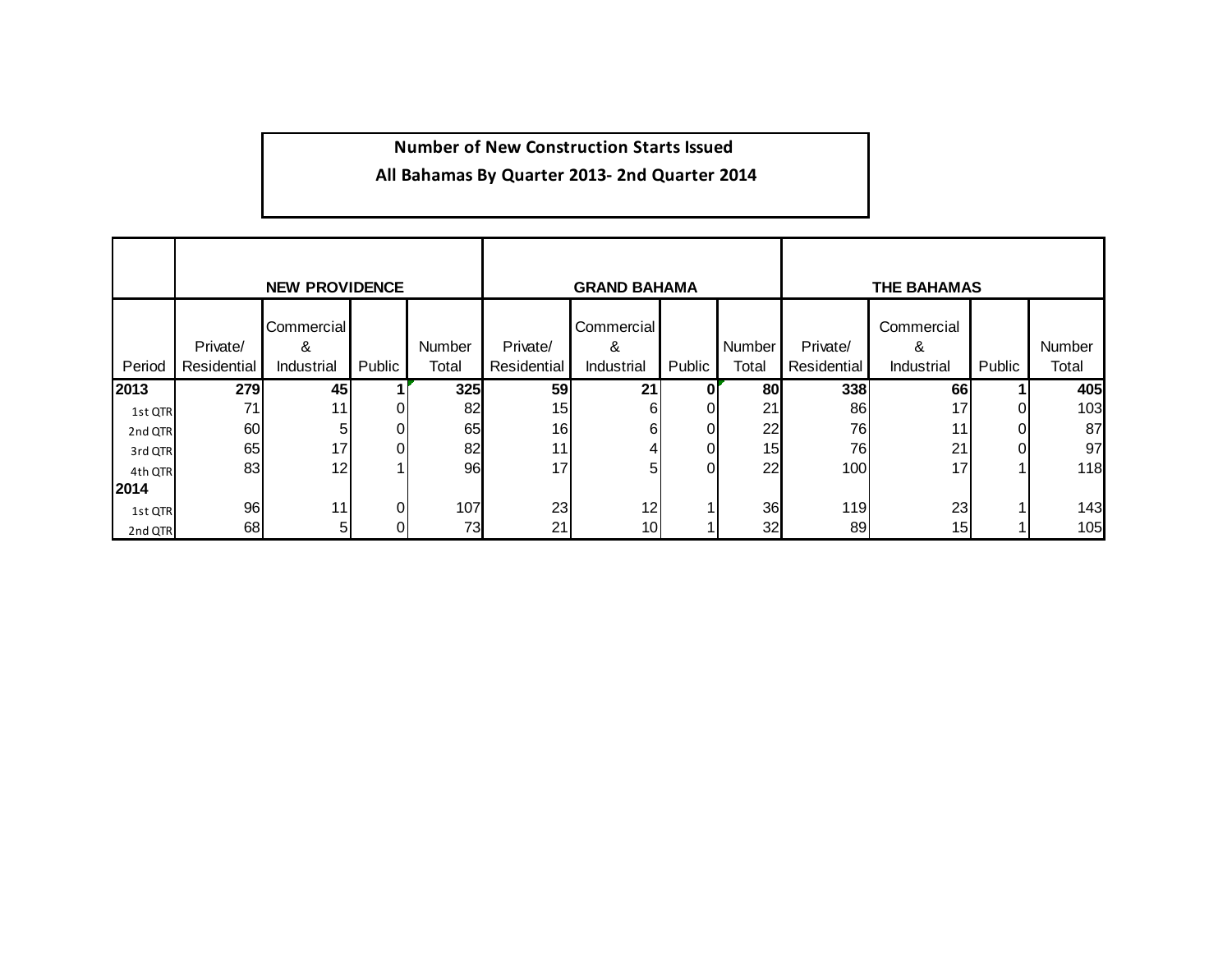#### **All Bahamas By Quarter 2013‐ 2nd Quarter 2014 Value of New Construction Starts Issued**

**(BSD \$'000)**

|         |                         | <b>NEW PROVIDENCE</b>         |                |                 |                         | <b>GRAND BAHAMA</b>           |        |                        | <b>THE BAHAMAS</b>      |                               |        |                 |  |  |
|---------|-------------------------|-------------------------------|----------------|-----------------|-------------------------|-------------------------------|--------|------------------------|-------------------------|-------------------------------|--------|-----------------|--|--|
| Period  | Private/<br>Residential | Commercial<br>&<br>Industrial | Public         | Number<br>Гоtal | Private/<br>Residential | Commercial<br>&<br>Industrial | Public | <b>Number</b><br>Total | Private/<br>Residential | Commercial<br>&<br>Industrial | Public | Number<br>Total |  |  |
| 2013*   | 74,250                  | 50,989                        | 850            | 126,089         | 11,717                  | 2,425                         | 0      | 14,142                 | 85,967                  | 53,414                        | 850    | 140,231         |  |  |
| 1st QTR | 16,111                  | 5,354                         | $\overline{0}$ | 21,464          | 3,266                   | 1,267                         | 01     | 4,533                  | 19.376                  | 6,621                         | 01     | 25,997          |  |  |
| 2nd QTR | 17,301                  | 2,710                         | 01             | 20,011          | 3,238                   | 181                           |        | 3,418                  | 20,538                  | 2,891                         |        | 23,429          |  |  |
| 3rd QTR | 15,770                  | 35,536                        | 01             | 51,306          | 2,250                   | 678                           | 01     | 2,928                  | 18.020                  | 36,214                        | 01     | 54,233          |  |  |
| 4th QTR | 25,069                  | 7,390                         | 850            | 33,308          | 2,964                   | 299                           |        | 3,263                  | 28,032                  | 7,689                         | 850    | 36,571          |  |  |
| 12014   |                         |                               |                |                 |                         |                               |        |                        |                         |                               |        |                 |  |  |
| 1st QTR | 32,408                  | 12,473                        | Οl             | 44,881          | 3,421                   | 4,091                         | 5      | 7,516                  | 35,829                  | 16,564                        | 51     | 52,397          |  |  |
| 2nd QTR | 15,174                  | 768                           | 01             | 15,943          | 3,598                   | 2,104                         | 75     | 5,777                  | 18,772                  | 2,872                         | 75     | 21,719          |  |  |

**\*: Annual totals may differ slightly, due to rounding.**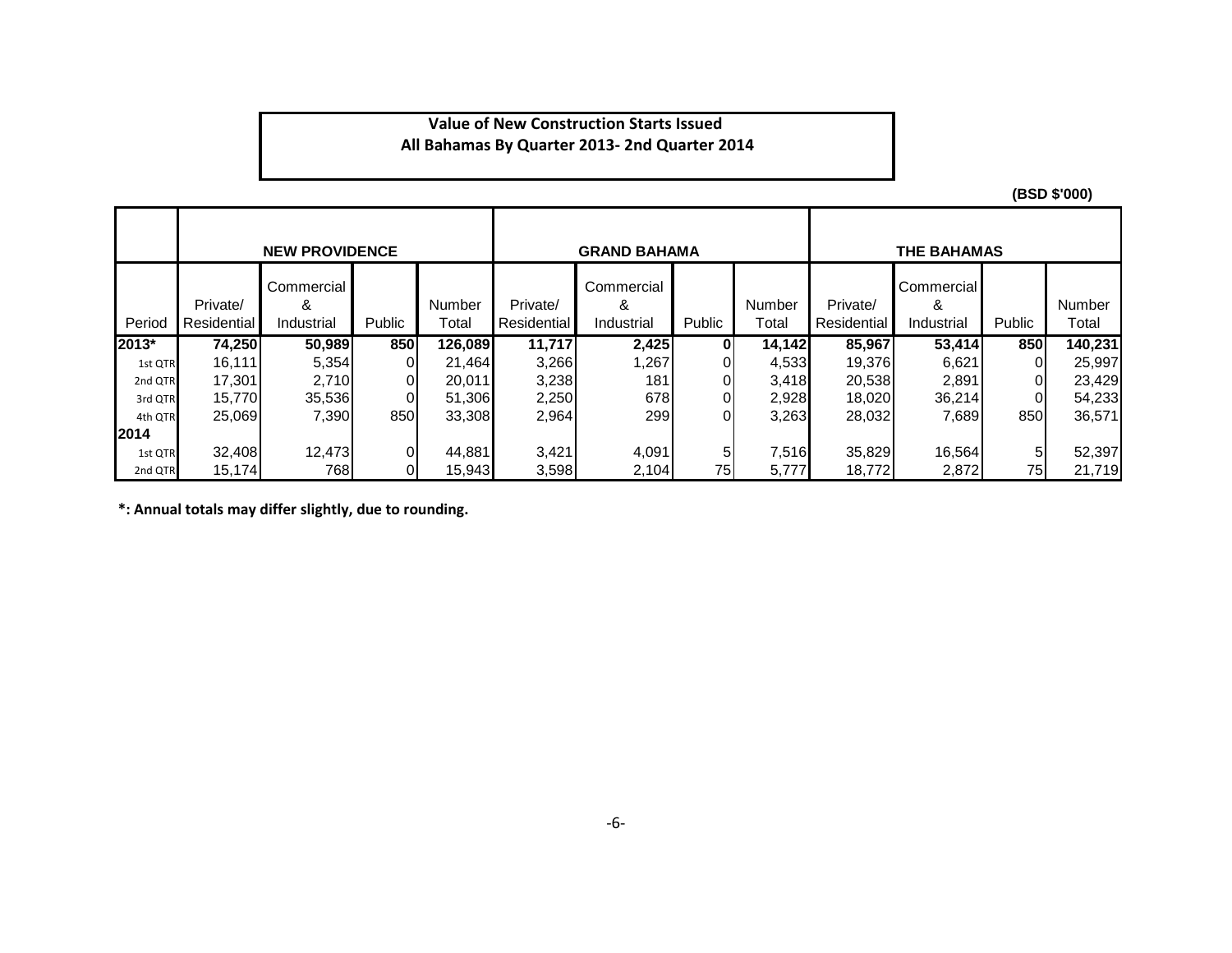#### **Number of New Construction Completions Issued All Bahamas By Quarter 2013‐ 2nd Quarter 2014**

|         |             | <b>NEW PROVIDENCE</b> |        |            |             | <b>GRAND BAHAMA</b> |          |           |             | <b>THE BAHAMAS</b> |        |        |
|---------|-------------|-----------------------|--------|------------|-------------|---------------------|----------|-----------|-------------|--------------------|--------|--------|
|         |             | Commercial            |        |            | Commercial  |                     |          |           |             | Commercial         |        |        |
|         | Private/    | &                     |        | Number     | Private/    | &                   |          | Number    | Private/    | &                  |        | Number |
| Period  | Residential | Industrial            | Public | Total      | Residential | Industrial          | Public   | Total     | Residential | Industrial         | Public | Total  |
| 2013    | 418         | 109                   |        | <b>530</b> | 126         | 52 <sub>l</sub>     |          | 179       | 544         | 161                |        | 709    |
| 1st QTR | 95          | 24 <sub>1</sub>       |        | 119        | 46          | 12I                 | Οl       | <b>58</b> | 141         | 36                 |        | 177    |
| 2nd QTR | 103         | 23                    |        | 127        | 29          | 15I                 | Οl       | 44        | 132         | 38                 |        | 171    |
| 3rd QTR | 87          | 28                    |        | 115        | 17          |                     | n١       | 25        | 104         | 36 <sub>1</sub>    |        | 140    |
| 4th QTR | 133         | 34                    |        | 169        | 34          | 17                  |          | 52        | 167         | 51                 |        | 221    |
| 2014    |             |                       |        |            |             |                     |          |           |             |                    |        |        |
| 1st QTR | 79          | 23                    |        | 102        | 34          | 12 <sup>1</sup>     | $\Omega$ | 46        | 113         | 35                 |        | 148    |
| 2nd QTR | 74          | 31                    |        | 106        | 26          | 16I                 | Οl       | 42        | 100         | 47                 |        | 148    |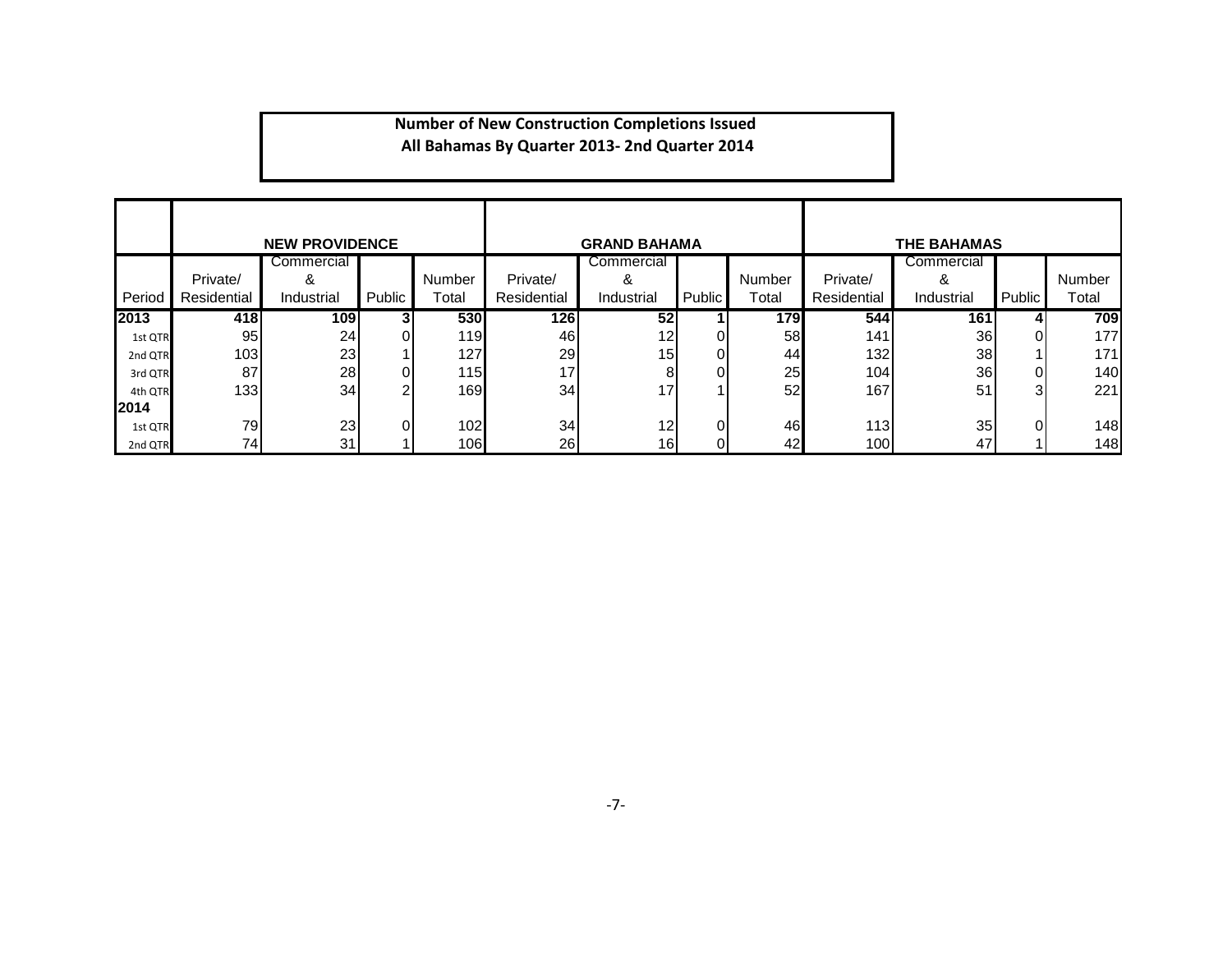#### **Value of New Construction Completions Issued All Bahamas By Quarter 2013‐ 2nd Quarter 2014**

**(BSD \$'000)**

|              |             | <b>NEW PROVIDENCE</b> |                |         |             | <b>GRAND BAHAMA</b> |        |        |             | <b>THE BAHAMAS</b> |          |         |
|--------------|-------------|-----------------------|----------------|---------|-------------|---------------------|--------|--------|-------------|--------------------|----------|---------|
|              |             | Commercial I          |                |         |             | Commercial I        |        |        |             | Commercial I       |          |         |
|              | Private/    | &                     |                | Number  | Private/    | &                   |        | Number | Private/    | &                  |          | Number  |
| Period       | Residential | Industrial            | Public         | Total   | Residential | Industrial          | Public | Total  | Residential | Industrial         | Public   | Total   |
| 2013         | 110,899     | 69,770                | 1,252          | 181,921 | 25,657      | 8,295               | 756    | 34,708 | 136,556     | 78,065             | 2,008    | 216,629 |
| 1st QTR      | 21.842      | 23,333                | $\Omega$       | 45.175  | 12,509      | 2,055               | 01     | 14,564 | 34,351      | 25,387             |          | 59,739  |
| 2nd QTR      | 36,465      | 7,191                 | 556 <b>1</b>   | 44,212  | 4,436       | 2,375               | 01     | 6,812  | 40,901      | 9,567              | 556I     | 51,024  |
| 3rd QTR      | 20.450      | 19,413                | $\Omega$       | 39,863  | 2,914       | 2,632               | 0      | 5,545  | 23,364      | 22,045             |          | 45,408  |
| 4th QTR      | 32,142      | 19,833                | 696            | 52,672  | 5,797       | 1,233               | 756    | 7,787  | 37,940      | 21,066             | .453     | 60,458  |
| <b>12014</b> |             |                       |                |         |             |                     |        |        |             |                    |          |         |
| 1st QTR      | 18,176      | 5,582                 | $\overline{0}$ | 23,758  | 6,403       | 1,293               | 0      | 7,696  | 24,579      | 6,875              | $\Omega$ | 31,454  |
| 2nd QTR      | 19.472      | 13,678                | 200. ا         | 34,350  | 3,929       | 1,147               | 01     | 5,076  | 23,401      | 14,825             | .200     | 39,426  |

**\*: Annual totals may differ slightly, due to rounding.**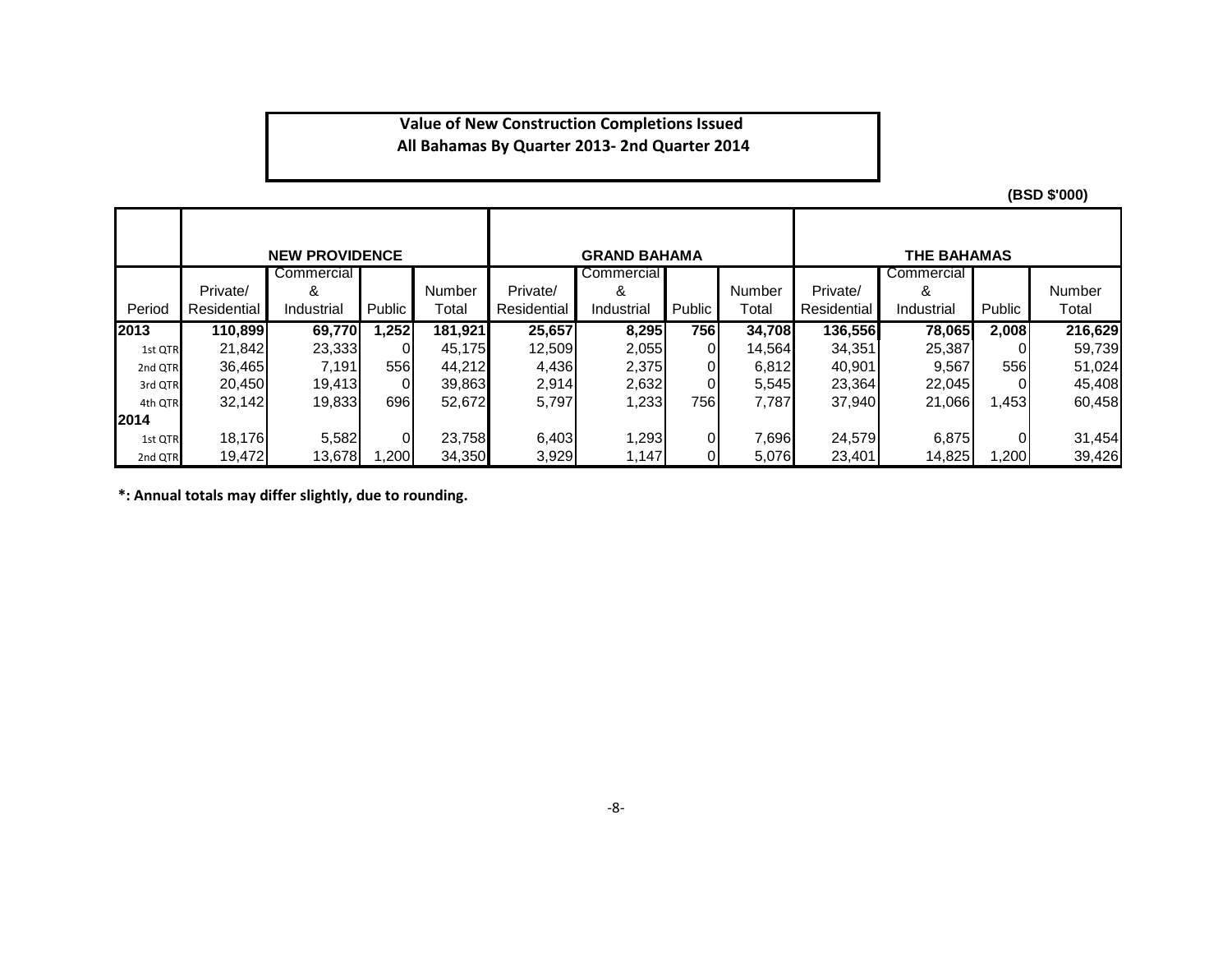#### **Number of Construction Permits Issued All Bahamas By Quarter 2013‐ 2nd Quarter 2014 Additions/Renovations**

|         | <b>NEW PROVIDENCE</b><br>Commercial |                 |        |                 |                         | <b>GRAND BAHAMA</b>           |        | <b>OTHER FAMILY ISLANDS</b> |                         |                               |        | <b>THE BAHAMAS</b> |                         |                               |              |                 |
|---------|-------------------------------------|-----------------|--------|-----------------|-------------------------|-------------------------------|--------|-----------------------------|-------------------------|-------------------------------|--------|--------------------|-------------------------|-------------------------------|--------------|-----------------|
| Period  | Private/<br>Residential             | &<br>Industrial | Public | Number<br>Total | Private/<br>Residential | Commercial<br>&<br>Industrial | Public | Number<br>Total             | Private/<br>Residential | Commercial<br>&<br>Industrial | Public | Number<br>Total    | Private/<br>Residential | Commercial<br>&<br>Industrial | Public       | Number<br>Total |
| 2013    | <b>176</b>                          | 49              |        | 227             | 14                      | 13 <sup>l</sup>               |        | 27                          |                         |                               |        |                    | <b>190</b>              | 62                            | $\mathbf{2}$ | 254             |
| 1st QTR | 39                                  | 10              |        | 49              |                         |                               |        | 11                          |                         |                               |        |                    | 45                      | 15                            | $\Omega$     | 60              |
| 2nd QTR | 45                                  | 17              |        | 63              |                         |                               |        |                             |                         |                               |        |                    | 49                      | 21                            |              | 71              |
| 3rd QTR | 50 <sup>1</sup>                     | 10 <sup>1</sup> |        | 60              |                         |                               |        |                             |                         |                               |        |                    | 54                      | 14                            | $\Omega$     | 68              |
| 4th QTR | 42                                  | 12              |        | 55              |                         | U                             |        |                             |                         |                               |        |                    | 42                      | 12                            |              | 55              |
| 2014    |                                     |                 |        |                 |                         |                               |        |                             |                         |                               |        |                    |                         |                               |              |                 |
| 1st QTR | 32                                  |                 |        | 33              | 61                      | 5                             |        | 11                          |                         |                               | n      |                    | 38                      |                               | $\Omega$     | 44              |
| 2nd QTR | 32                                  |                 |        | 36              |                         | 31                            |        |                             |                         |                               |        |                    | 33                      |                               | $\Omega$     | 40              |